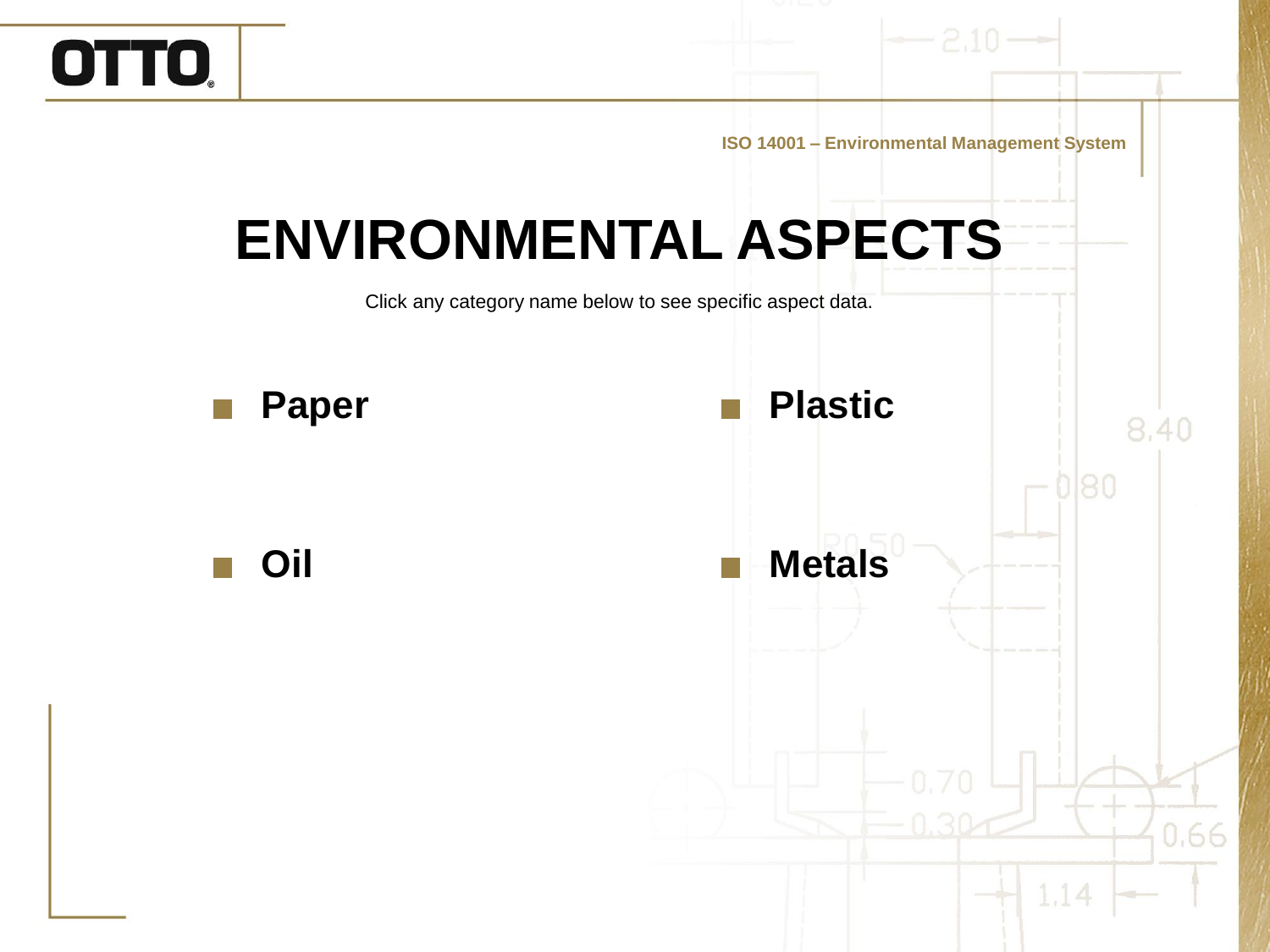<span id="page-1-0"></span>**Goal:** OTTO is committed to reducing the amount of paper that is used in our daily operations. Our goal is to continue the implementation of paperless processes in all of our areas of operations. The overall impact of this goal will be fewer paper resources being produced, transported and used hence, allowing our landfills to fill at a lesser rate.

**ISO 14001 – Environmental Management System**

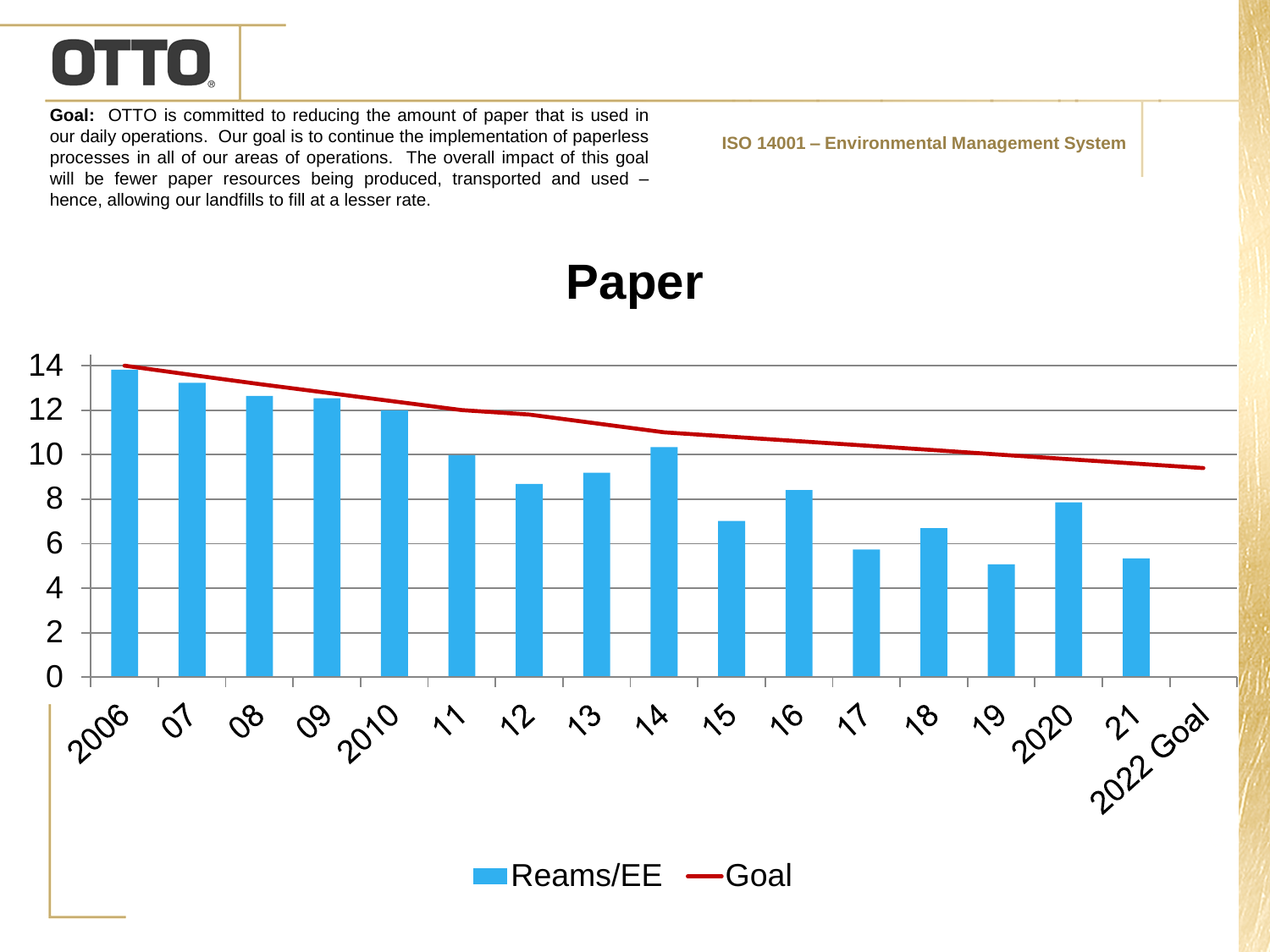<span id="page-2-0"></span>**Goal:** OTTO is committed to recycling all available plastic from our operations. The majority of recycled plastics come from our Injection Molding operations, while the remainder comes from customer returns and component scrap. The overall impact of this goal will help reduce the amount of plastic from ending up in landfills as well as help OTTO financially.

**ISO 14001 – Environmental Management System**

#### **Recycled Plastic**

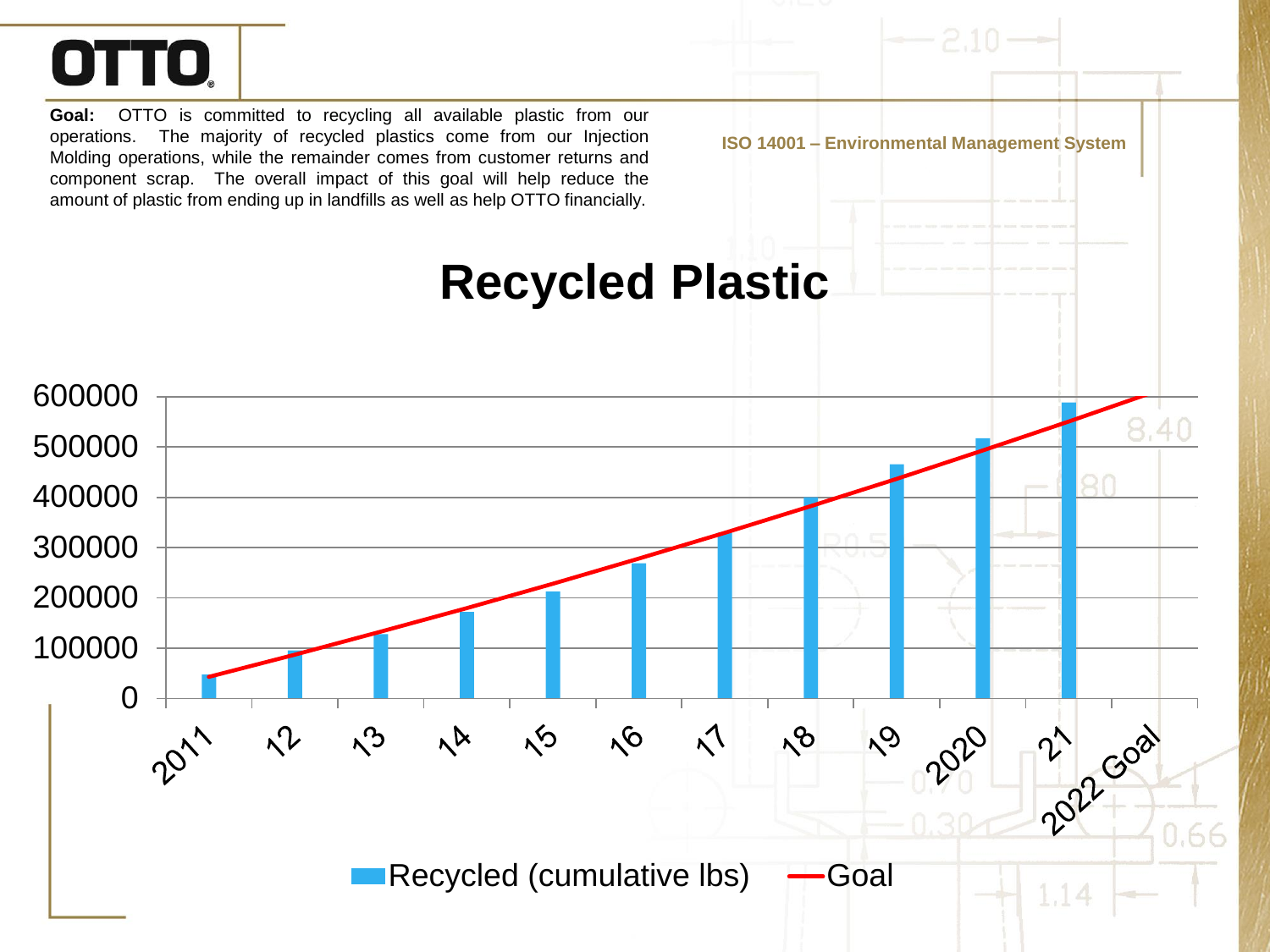<span id="page-3-0"></span>**Goal:** OTTO is committed to recycling all available oil. The majority of recycled oil come from our CNC machining operations and progressive die stampings. The overall impact of this goal will help reduce the significance as well as the incidence of potential oil spills - hence, allowing our storm water reservoirs to have uncontaminated content.

**Recycled Oil**

**ISO 14001 – Environmental Management System**